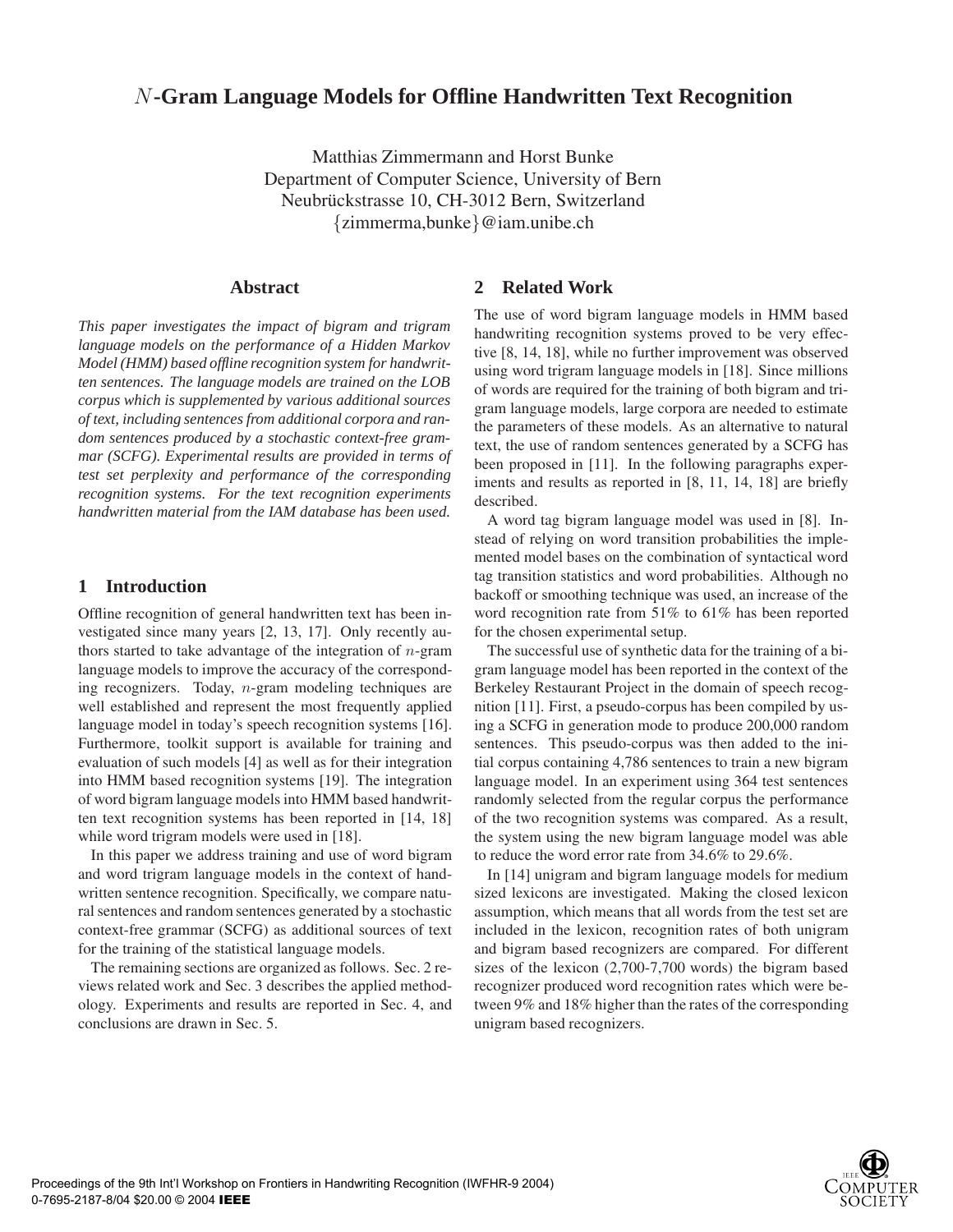She has put up the value<br>of her money.

**Figure 1. A sample sentence from the IAM Database.**

Trigram and bigram language models for medium to large lexicons (5,000-50,000 words) have been used in [18] to study the recognition performance of an offline handwritten text line recognition system. In correspondence to the results published in [14] the system using the bigram language model outperformed the system using a unigram model by 10% in average for large lexicons. However, no further improvement was achieved using trigram language models. In order to explain this counter intuitive findings the authors suggest two possible reasons. First, the individual recognition of handwritten lines of text restricts the possible benefit of higher order n-gram models (e.g. the full power of trigram model will only be available after the second word of each line). Second, the TDT-2 newswire corpus [3], which was used to train the bigram and the trigram language models, is not aligned with the actual handwritten texts based on material from the LOB corpus [10].

## **3 Methodology**

Using an HMM based handwritten text recognition system, handwritten sentences (see Fig. 1 for an example) are recognized line by line. For the recognition of a handwritten text line we are interested in finding the most likely sentence  $\tilde{W} = (w_1, w_2 \dots w_n)$  for a given observation sequence  $X = (X_1, X_2, \dots, X_m)$  provided by the recognizers' feature extraction mechanism. The text  $\tilde{W}$  is found according to Eq. (1), where the sentence probability term  $p(W)$  is provided by a statistical language model.

$$
\hat{W} = \underset{W}{\operatorname{argmax}} \ p(X|W)p(W) \tag{1}
$$

Instead of just obtaining the most likely candidate sentences, recognition lattices are produced for the experiments reported in this paper. A recognition lattice can be interpreted as a directed acyclic graph. Such a graph represents the most promising part of the search space investigated during the decoding process [20, 23]. The nodes of a lattice represent boundaries between candidate words which are associated with potential segmentation points of the input sequence  $X$ . The candidate words are attached to the edges of a recognition lattice and the corresponding recognition scores are computed using the following formula.

$$
\log p(X_i|w_i) + \alpha \, \log p(w_i|w_1^{i-1}) + \beta \tag{2}
$$

where  $X_i$  represents the feature vector sequence associated with word  $w_i$ . The score  $p(X_i|w_i)$  is calculated by the optical model (the HMM) and the value  $p(w_i|w_i^{i-1})$ <sup>1</sup> is provided<br>by a language model. Since both the HMM and the language by a language model. Since both the HMM and the language model only produce approximations of the true probabilities we use two additional parameters,  $\alpha$  and  $\beta$ . Their aim is to partially compensate the deficiencies of the optical model and the language model. Optimal values for  $\alpha$  and  $\beta$  are then determined by experiment on a validation set [23].

In the following subsections  $n$ -gram language modeling is introduced first. Then generation of random sentences is described.

#### **3.1** N**-Gram Language Modeling**

N-gram language models provide a simple approximation for sentence probabilities based on the relative frequencies of word sequences of length n. For  $n = 2$  ( $n = 3$ ) we use the term bigram (trigram) language model. The sentence probability  $p(s)$  is decomposed into a product of conditional probabilities  $p(w_i|w_{i-n+1}^{i-1})^2$  as follows

$$
p(s) = \prod_{i=1} p(w_i | w_{i-n+1}^{i-1})
$$
 (3)

The *n*-gram probabilities  $p(w_i|w_{i-n+1}^{i-1})$  are estimated us-<br>intervalsting fraction  $f(w_i|w_{i-1}^{i-1})$  of the correspond ing the relative frequencies  $f(w_i|w_{i-n+1}^{i-1})$  of the correspond-<br>ing word *n*-grams found in large training corpora. To asing word n-grams found in large training corpora. To assign positive probabilities to  $n$ -grams which have not been observed in the training text model smoothing is applied. For the experiments reported in this paper the Good-Turing smoothing technique [7] together with a backoff to lower order models [12] is used.

In order to evaluate the quality of a statistical language model the perplexity is the most frequently used measure. For a given language model M and test text  $T =$  $(s_1, s_2,...s_n)$  it is defined using Eq. (4) where  $s_i$  =  $(w_1, \ldots, w_{n_i})$  stands for the *i*<sup>th</sup> sentence of the test text.

$$
PP_T(M) = 2^{H_T(M)} \tag{4}
$$

where  $H_T(M)$  represents the (cross)entropy of the language model M for text T. The entropy  $H_T(M)$  can be estimated using the sentence probabilities provided by the language model M as shown below.

$$
H_T(M) = -\frac{1}{n} \sum_{i=1}^{n} \log p(s_i)
$$
 (5)

The perplexity can intuitively be interpreted as the average number of relevant words in the lexicon. Language models with lower perplexity values are therefore better suited to



<sup>&</sup>lt;sup>1</sup>The term  $w_1^{i-1}$  corresponds to the word history  $(w_1, w_2, \ldots, w_{i-1})$ . <sup>1</sup>The term  $w_1^{i-1}$  corresponds to the word history  $(w_1, w_2, \ldots, w_{i-1})$ .<br>
<sup>2</sup> $w_{i-n+1}^{i-1}$  corresponds to the truncated word history of length *n*, i.e.  $w_{i-n+1}^{i-1} = (w_{i-n+1}, \ldots, w_{i-1}).$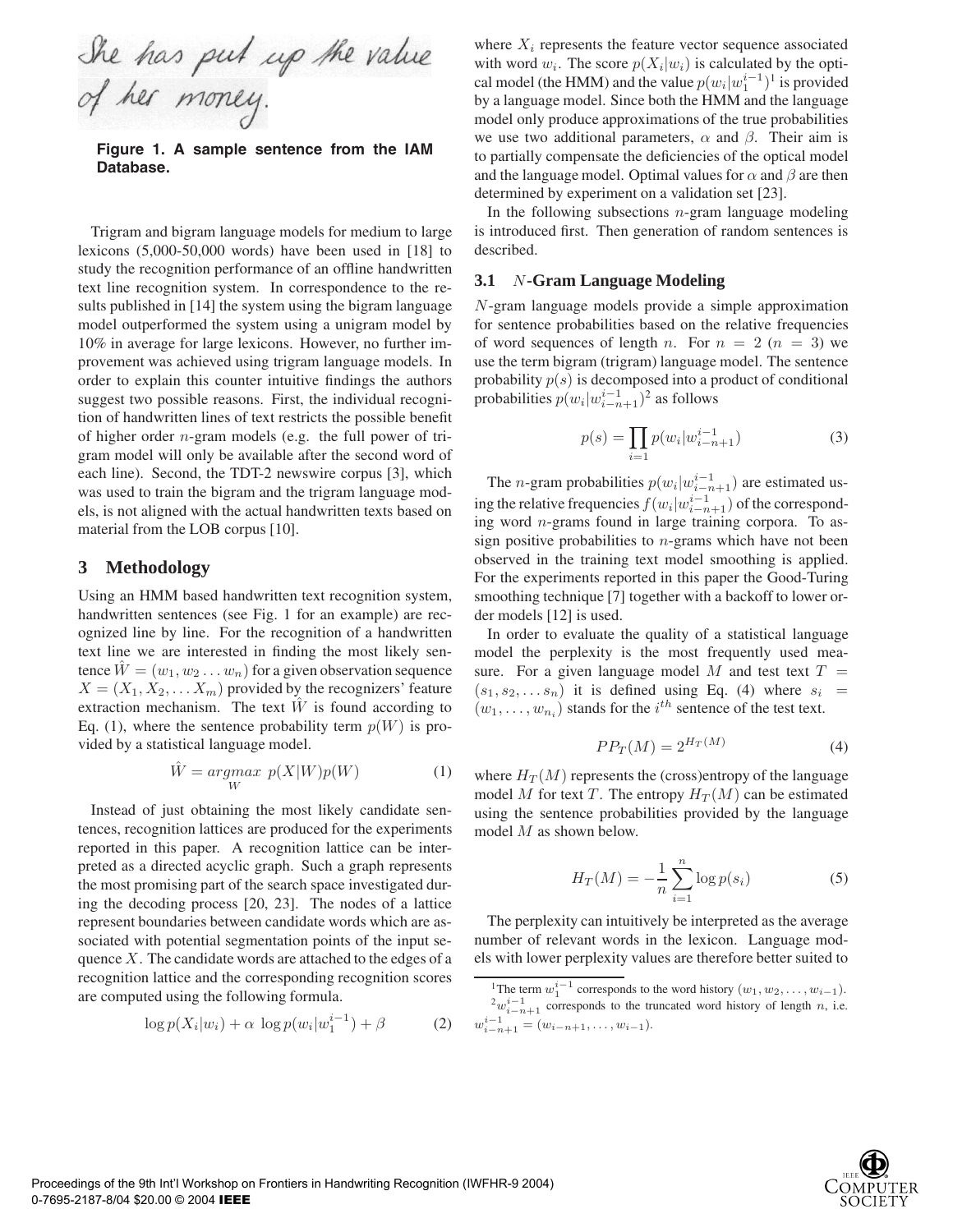'explain' a test text than models with higher perplexity values.

### **3.2 Generation of Random Sentences**

Arbitrary amounts of (grammatically correct) random sentences can be produced using a Stochastic Context-Free Grammar (SCFG) in generation mode. For this paper the SCFG corresponds to a treebank grammar which is extracted from the Lancaster Parsed Corpus [6]. After a brief definition of SCFG and the presentation of the extraction of a treebank grammar the generation of a sample sentence is described.

A SCFG is a 5-tuple  $(N, T, P, S, p(.)$  where N represent the set of nonterminal symbols and  $T$  the set of terminal symbols,  $N \cap T = \emptyset$ . The set of productions is denoted by P and  $S \in N$  is used as the start symbol. All productions of P can be written as  $A \to \alpha$  where  $A \in N$  and  $\alpha \in (N \cup T)^{+}$ . Finally, the probability function  $p(.)$  maps productions  $A \rightarrow \alpha$ into the interval  $(0, 1]$  where the probabilities of all  $A \rightarrow$  $\alpha_i \in P$  have to satisfy  $\sum_{\alpha} p(A \to \alpha) = 1$ .<br>Treebank grammars can be extracted from

Treebank grammars can be extracted from corresponding corpora (also called treebanks) which contain parsed sentences in the form of hierarchical derivation trees (see Fig.2 for an example).



**Figure 2. A parsed sentence**

Using the available derivation trees it is straightforward to extract corresponding productions. The production probabilities can then be estimated from the relative frequencies as follows.

$$
p(A \to \alpha) = \frac{N(A \to \alpha)}{\sum_{\beta} N(A \to \beta)} \tag{6}
$$

where  $N(A \rightarrow \alpha)$  represents the number of times the production  $A \rightarrow \alpha$  has been observed in the treebank. This count is then normalized by the sum of the counts of all productions with the same left hand side A. Applying this scheme to the parsed sentence from Fig. 2 the SCFG shown in Fig. 3 is obtained.

For the generation of a random sentence a rewriting process is applied in the following way. First, the start symbol S is rewritten into a string of symbols  $\alpha$  by a production  $S \to \alpha$ . From the resulting string a nonterminal symbol is

| $(1.0)$ S                     | $\rightarrow$ NP VP  | $(0.5)$ NN                                                    |                       | $\rightarrow$ mouse |
|-------------------------------|----------------------|---------------------------------------------------------------|-----------------------|---------------------|
| $(1.0)$ NP                    | $\rightarrow$ Det NN | $(0.5)$ NN                                                    | $\rightarrow$ cat     |                     |
|                               |                      | $(1.0) \text{ VP} \rightarrow \text{VBD NP} (1.0) \text{VBD}$ | $\cdot$ $\rightarrow$ | ate                 |
| $(1.0)$ Det $\rightarrow$ the |                      |                                                               |                       |                     |

**Figure 3. Productions of a stochastic contextfree grammar for a subset of English sentences**

selected and rewritten using a suitable production. If several alternative productions are available, a production is selected randomly according to its probability. This procedure terminates when no more nonterminal symbols are found in the resulting string.

 $S \Rightarrow NP VP \Rightarrow Det NN VP \Rightarrow the NN VP \Rightarrow the mouse VP$  $\Rightarrow$  the mouse VBD NP  $\Rightarrow$  ... $\Rightarrow$  the mouse ate the cat

## **Figure 4. Generation of a random sentence**

Using the production scheme described above it cannot be guaranteed that the sentences are semantically meaningful and the test set may even contain grammatically incorrect sentences which cannot be generated by the SCFG. Therefore it is not advisable to extract  $n$ -gram language models directly from random sentences. Instead, random sentences should be added to an initial corpus of natural text before an n-gram language model is extracted from the combined set of sentences.

## **4 Experiments and Results**

The data used for the experiments can be divided into handwritten material and linguistic resources. For the training of the character HMM and the recognition of the sentences, images of handwritten lines of text and complete sentences were automatically extracted from the segmented version of the IAM database [15, 21].

Lexica, bigram and trigram language models for the baseline recognizer were extracted from the tagged LOB corpus [9]. A variable number of additional sentences were taken from both the Brown corpus [5] and the Wellington corpus [1]. All three corpora contain approximately 1,000,000 running words each and cover a similar variety of texts chosen for their representative quality of written English.

The treebank grammar for the generation of the random sentences has been extracted from the Lancaster Parsed Corpus (LPC) [6] which contains parse trees for 10,000 sentences from the LOB corpus.

For the experimental setup a writer independent environment, where the set of writers who contributed to the training, test, and validation set are mutually disjoint was chosen. The training set consists of 5,799 handwritten text lines in-

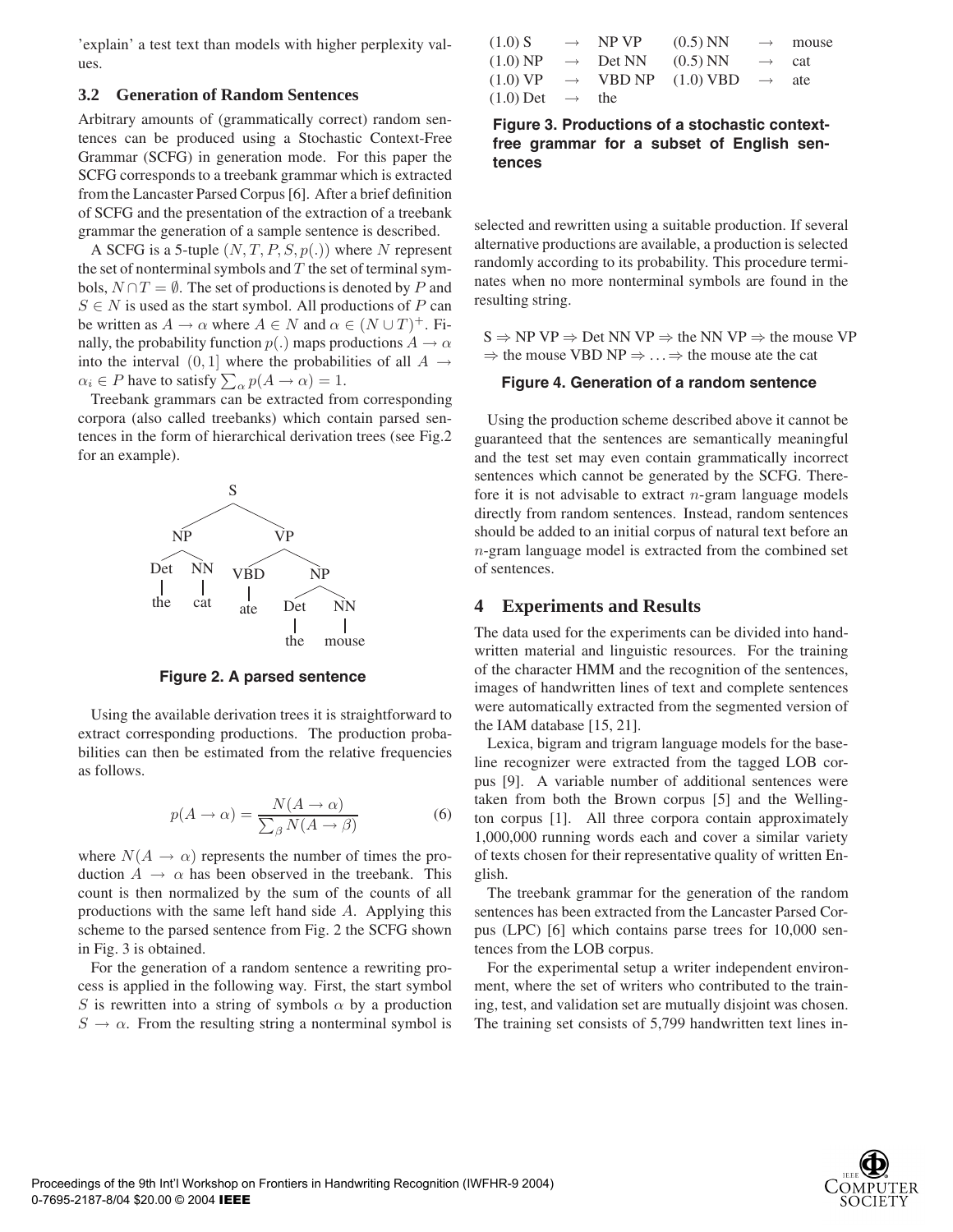cluding 39,993 word instances written by 448 different persons. Both validation and test set consist of 200 complete sentences each (average length 20 words), written by 100 writers. The task lexicon is closed<sup>3</sup> over the test (validation) set and includes 8,819 (8,825) words. For the extraction of the baseline bigram and trigram language model all sentences from the test (validation) set were excluded from the tagged LOB Corpus.

The HMM based handwritten text recognition system described in [14] is using a linear topology for the character models. This topology was adopted in the current paper. However, the number of states was chosen depending on the individual character [22], and a mixture of eight Gaussians for each state was used, rather than just a single Gaussian as reported in [14].

## **4.1 Optimizing Perplexity**

The first set of experiments investigates the effect of additional training material on the validation set perplexity. Four different sources of additional sentences are investigated to enhance the language models trained on the tagged LOB corpus: random sentences produced by the treebank grammar as well as natural sentences from the Brown corpus, the Wellington corpus and, the combined Brown + Wellington  $corpus<sup>4</sup>$ .

The results for the language models including an increasing number of sentences from the different sources of additional text are provided in Fig. 5. For all types of additional text the perplexity values achieved by the trigram models outperformed those obtained by the corresponding bigram models by approximately 20%. The performance of the random sentences is discouraging. An almost linear increase in perplexity was obtained adding random sentences to the LOB corpus. While the incorporation of the complete Brown corpus reduced the perplexity by 6% for trigram model, a reduction of 12% was measured when the complete Wellington corpus has been added to the LOB corpus. The combined Brown and Wellington corpus lead to a perplexity reduction of 15%.

## **4.2 Optimizing System Performance**

The goal of the second set of experiments is to determine the language model which maximizes the recognition performance. Therefore all language models produced for the perplexity experiments are used to rescore the recognition lattices obtained for the 200 sentences of the validation set. Fig. 6 provides the measured word level accuracies<sup>5</sup> of the corresponding recognition systems.



**Figure 5. Validation set perplexity for different bigram (top) and trigram language models (bottom)**

If only the LOB corpus is used for training, rescoring with the trigram language model achieves a word level accuracy almost 0.5% higher than rescoring with the baseline bigram model. In the case where additional sentences are used, trigram model performance is increased by 2% while the increase of the bigram language model is 1% only. The use of random sentences clearly decreases the performance of the bigram language model systems. The impact of the random sentences on the trigram language model systems is unclear. As can be seen in Fig. 6, the best validation set performance has been measured for the trigram language model trained on the sentences from the LOB corpus supplemented by the first 65,000 sentences of the combined Brown + Wellington corpus.

## **4.3 Test Set Results**

For the first test set experiment the performance of the baseline trigram model trained on the tagged LOB corpus only is compared to the previously used bigram language model trained on the same data.

The results from this experiment are summarized in Tab. 1.



<sup>&</sup>lt;sup>3</sup>The closing the lexicon over the test (validation) set ensures that all words of the test (validation) set are contained in the task lexicon.

<sup>&</sup>lt;sup>4</sup>For the construction of the combined corpus the sentences were taken from the Brown and the Wellington corpus in an alternating way.

<sup>&</sup>lt;sup>5</sup>The word level accuracy is defined as  $(H - I)/N$  where *N* represents the number of words in the correct solution, *H* stands for the number of correctly recognized words and the number of insertions is specified by *I*.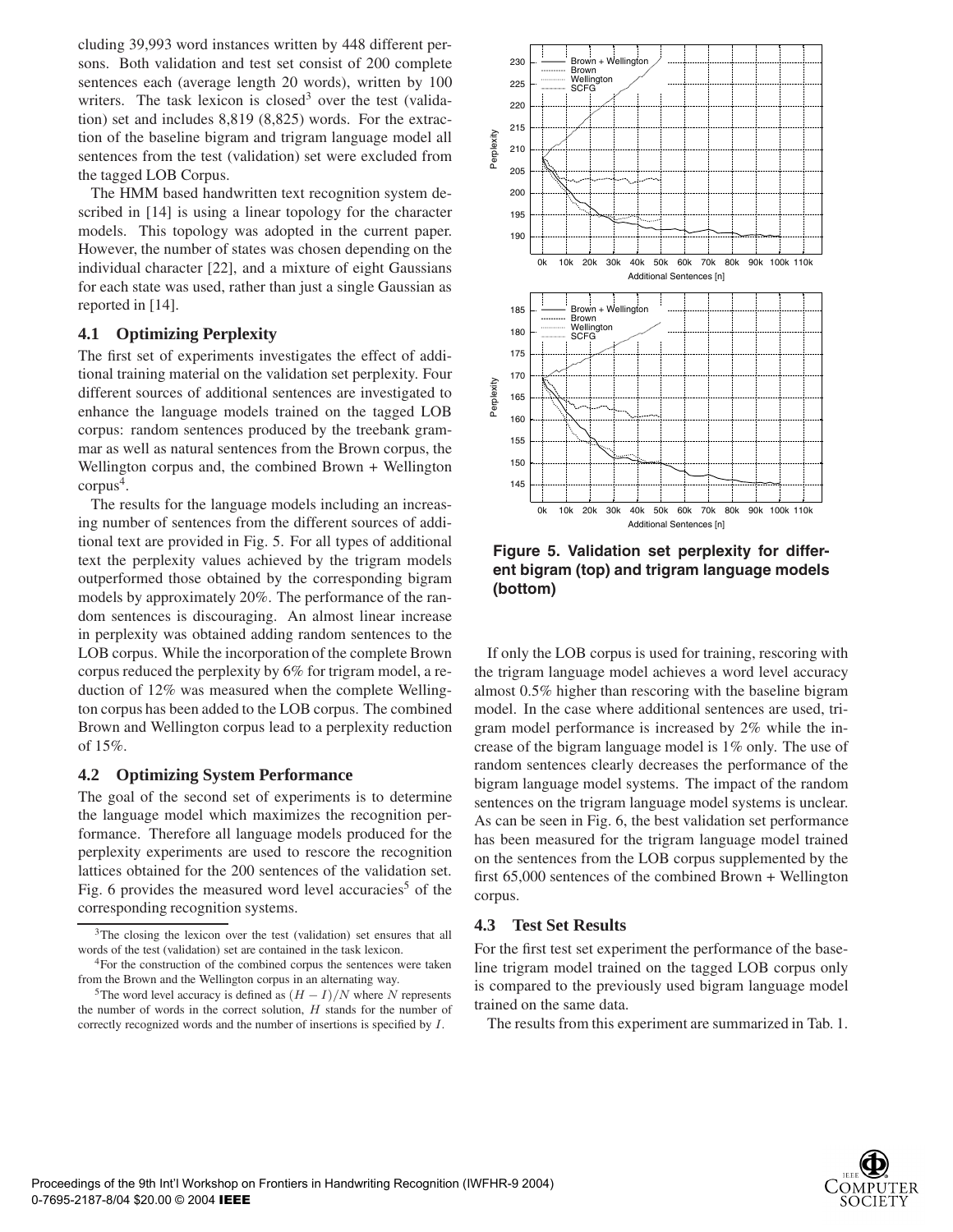

**Figure 6. Word level accuracies for different different bigram (top) and trigram language models (bottom) on the validation set**

For each performance measure the corresponding rates of the baseline bigram and the baseline trigram language model are compared<sup>6</sup>.

In a second experiment the configuration of the language model which showed the best performance on the validation set is used to produce a corresponding trigram model. Tab. 1 provides the comparison of the system using the baseline trigram model (column 'Trigram') extracted from the LOB corpus only and the system using the smoothed trigram language model (column 'S. Trigram'). Except for the increase of the sentence recognition rate from 11% to 12% all achieved improvements over the baseline system using either the baseline bigram or the baseline trigram language model were found to be significant on the 95% level.

The n-best analysis shown in Fig. 7 provides a comparison of the baseline system integrating the bigram language model (trained on the LOB corpus only) and the system using the

| Perf. Measure   | Bigram | Trigram  | S. Trigram |
|-----------------|--------|----------|------------|
| Sen. Rec. Rate  | 11.0%  | $12.0\%$ | $14.0\%$   |
| Word Rec. Rate  | 79.0%  | 80.3%    | 81.8%      |
| Word Level Acc. | 76.3%  | 78.2%    | 79.9%      |

**Table 1. Test set results for the baseline trigram model and the smoothed trigram model**



**Figure 7.** N**-best analysis of the test set sentence recognition rate.**

smoothed trigram language model. The figure shows that the resulting increase of the sentence recognition rate is getting bigger as more additional ranks are included in the analysis.

# **5 Conclusions**

This paper investigated bigram and trigram language models in the context of offline handwritten text recognition using different types and amounts of training texts. Specifically, the use of random sentences produced by a SCFG to supplement the LOB corpus to train both bigram and trigram language models has been addressed.

The results of the experiments based on the random sentences generated by the SCFG did not bring any improvements over the baseline system. This finding is in contrast to the results published in [11] where a similar pseudo-corpus was successfully used to smooth a bigram grammar in the context of the Berkeley Restaurant Project. The discrepancy between these results may be explained by the fact that a rather small and task-specific SCFG was used for the experiments published in [11]. It can be assumed that such grammars generate random sentences better aligned with the recognition task at hand than the large general-purpose treebank grammar used in this paper.

The trigram language models significantly outperformed the bigram language models used previously. These findings do not correspond to [18] where no improvement of the



<sup>6</sup>The sentence recognition rate measures the percentage of the correctly recognized sentences and the word recognition rate is defined as *H/N*. Please note that no better sentence recognition rates can be expected given the average length of the sentences (20 words).